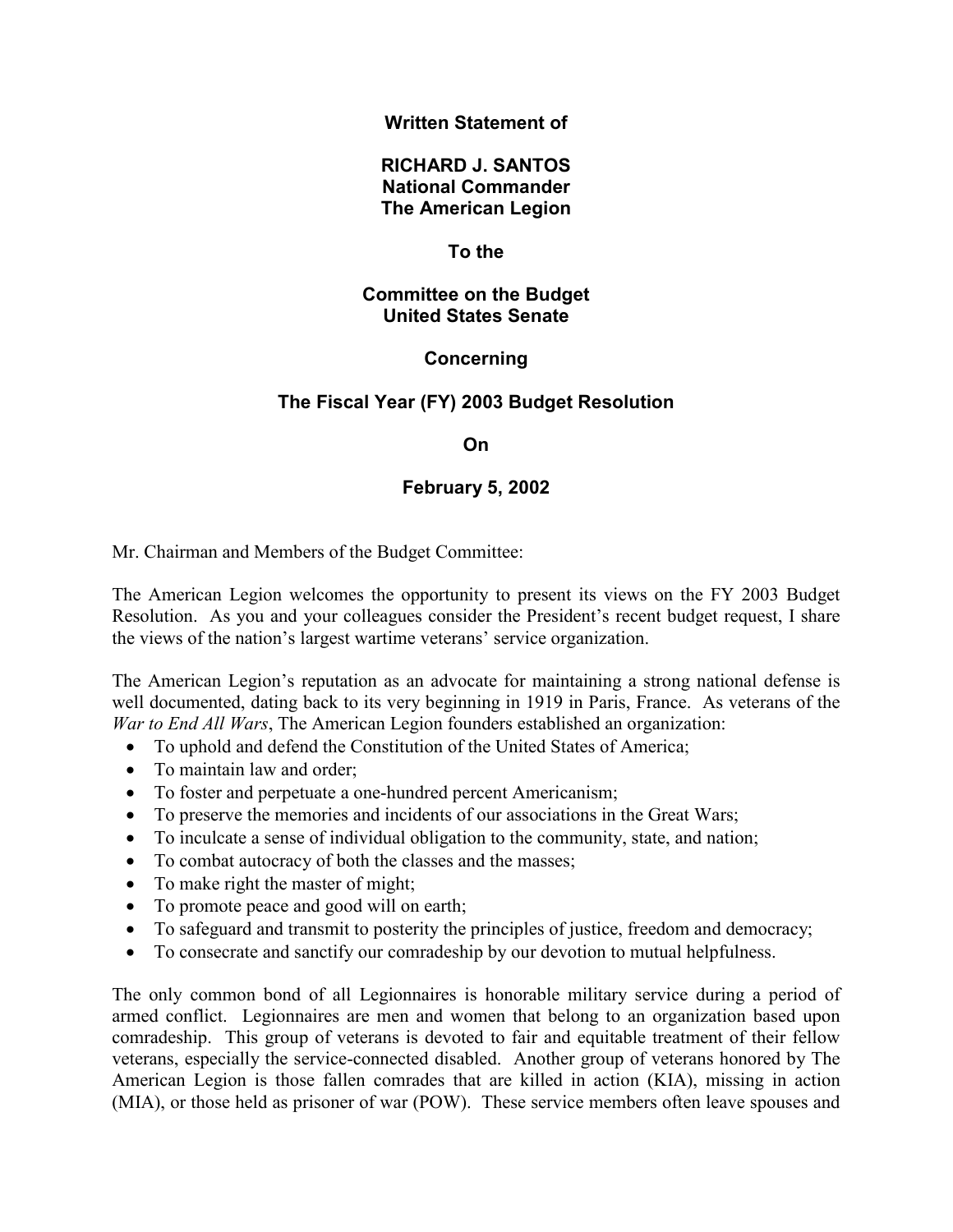children behind. For those who have paid the ultimate sacrifice for freedom, The American Legion will honor their service by making sure this nation fulfills its promises to their survivors. For those listed as MIA or POW, The American Legion will continue to demand the fullest possible accounting of each and every comrade.

# **National Security**

The deep-rooted interest of The American Legion in the security of the nation was born in the hearts and minds of its founders and sustained by its current membership. The bitter experiences of seeing comrades wounded or killed through lack of proper training crystallized the determination of Legionnaires to fight for a strong, competent defense establishment capable of protecting the sovereignty of the United States. The tragic events of World War I, largely precipitated by unprepared military, were still vivid in the minds of combat veterans that founded The American Legion. After 22 years of repeated warnings by The American Legion, Pearl Harbor dramatically illustrated the cost of failed vigilance and complacency.

For over 83 years, The American Legion's drumbeat on defense issues has remained constant. With the evolution of space age technology and scientific advancement of conventional and nuclear weapons, The American Legion continues to insist on a well-equipped, fully manned, and a properly trained fighting force to deter aggressors. The events surrounding September 11, 2001 publicly exposed a soft underbelly of America to acts of terrorism, especially the vulnerability to nuclear, biological, and chemical (NBC) warfare.

America's armed forces must be well manned and equipped, not to pursue war, but to preserve the hard-earned peace. The American Legion is fully aware of what can happen when diplomacy and deterrence fail. Many military experts believe that the current national security is based on budgetary concerns rather than real threat levels to America and its allies. As the world's remaining superpower, America's armed forces need to be more fully structured, equipped, and budgeted.

Defense budget, military manpower, and force structure are currently improving over the FY 2001 levels. The current operational tempo of active-duty and Reserve and Guard forces remains extremely high and very demanding. The American Legion recommends:

- Active-duty personnel level should not be less than 1.6 million.
- The Army must maintain 12 fully manned, equipped, and trained combat divisions.
- The Navy must maintain 12 aircraft carrier battle groups and a viable strategic transport capability.
- The Air Force must maintain, at a minimum, 15 fighter wings, a strategic bombing capability, its Intercontinental Ballistic Missile capability and a global strategic transport capability.
- Deployment of a national missile defense system.
- The defense budget should equal 3-4 percent of the Gross Domestic Product.

The current active-duty personnel level is approximately 1.37 million. Military leaders are making up the difference by increasing the operations tempo and by over-utilizing the Reserve components. Currently, American military personnel are deployed to over 140 countries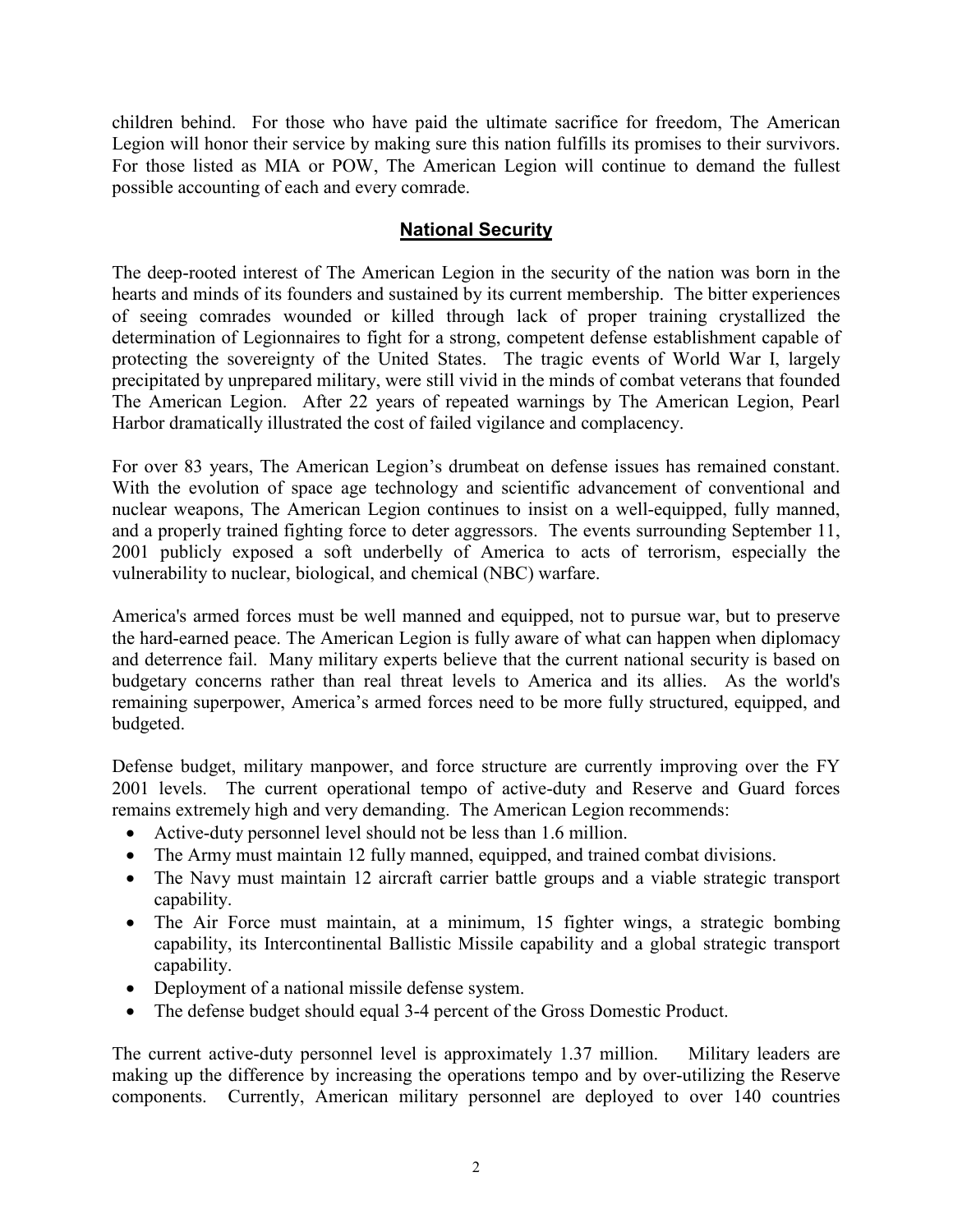worldwide. Overseas deployments have increased well over 300 percent in the past decade. Many of these personnel continue to come from the Reserve and Guard components.

Cuts in force structure cannot be rapidly reconstituted without the costly expenditures of time, money, and human lives. Modernization of weapon systems is vital to properly equipping the armed forces, but are totally ineffective without adequate personnel to effectively operate the state-of-the-arts weaponry. The American Legion strongly recommends adequate funding for modernization of the services. America is losing its technological edge. No American soldier, sailor, airman, or Marine should be ordered into battle with obsolete weapons, supplies, and equipment. America stands to lose its service members on the battlefield and during training exercises due to aging equipment. The current practice of trading off force structures and activeduty personnel levels to recoup modernization resources must be discontinued.

The American Legion recommends restoring the force structure to meet the threat level and to increase active-duty personnel levels. Ensuring readiness also requires retaining the peacetime Selective Service System to register young men for possible military service in case of a national emergency. Military history repeatedly demonstrates that it is far better to err on the side of preserving robust forces to protect America's interest than to suffer the consequences of ill preparedness. America needs a more realistic strategy with an appropriate force structure, weaponry, equipment, and active-duty personnel level to achieve its objectives.

A major national security concern is the enhancement of the quality-of-life issues for service members, Reservists, National Guard, military retirees, and their families. During the First Session, President Bush and Congress made marked improvements in an array of quality-of-life issues for military personnel and their families. These efforts are visual enhancements that must be sustained. The cost of freedom is on going, from generation to generation.

The President and Congress addressed improvements to the TRICARE system to meet the health care needs of the military beneficiaries; enhanced the Montgomery GI Bill educational benefits; and homelessness throughout the veterans community. For these actions, The American Legion applauds your strong leadership, dedication, and commitment. However, one issue still remains unresolved: the issue of concurrent receipt of full military retirement pay and VA disability compensation without the current dollar-for-dollar offset. The issue of concurrent receipt appeared in the FY 2002 budget resolution and the FY 2002 defense authorization act. Every day, new severely disabled military retirees are joining the ranks of American heroes being required, by law, to forfeit military retirement pay.

Recently, 14 soldiers and 2 airmen were awarded Purple Hearts from the War on Terrorism. These newest American heroes would be the latest victims of this injustice should their war wounds result in debilitating medical conditions. During the State of the Union Address, one such future recipient, SFC Ronnie Raikes, was sitting next to the First Lady. Concurrent receipt legislation in both chambers (S. 170 and H.R. 303) has overwhelming support by your colleagues. With the President's proposed \$48 billion increase in defense spending, The American Legion believes now is the time to correct this terrible injustice. Enactment of corrective legislative and fully funding concurrent receipt are actions to properly reward heroism and courage under fire.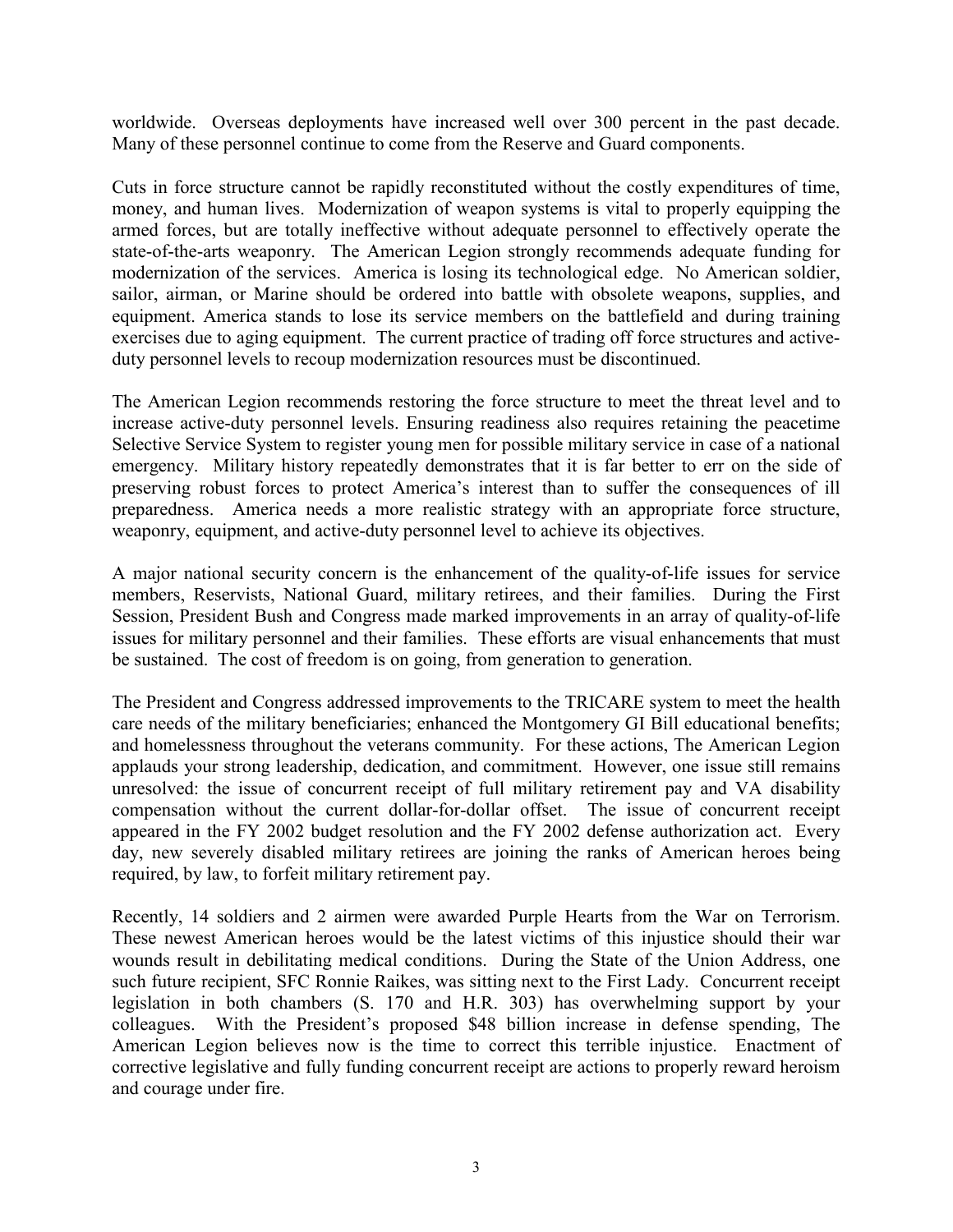If America is to continue as the world's remaining superpower, it must operate from a position of strength. This strength can only be sustained through meaningful leadership and adequate funding of the armed forces.

# **Veterans' Health Care**

The American Legion believes that the primary mission of the Department of Veterans Affairs (VA) is to meet the health care needs of America's veterans. The American Legion believes that the VA should continue to receive appropriate funding in order to maximize its ability to provide world-class health care to the large number of aging veterans, while still maintaining services to a younger cohort of veterans who are using VA for the first time. The American Legion greatly appreciates the actions of all Members of Congress regarding the increase in VA Medical Care funding for FY 2002. Now, please focus your attention to the increases in FY 2003.

Just like the Medicare and Medicaid programs, the VA health care budget requires an annual increase to maintain its existing service level and to fund new mandates. For years, VA managers were asked to do more with less. The recent funding increase now allows the Veterans Health Administration (VHA) to catch up with the growing demands placed upon the system and repair some of the problems related to long patient waiting times and limitations on access to care.

The American Legion felt that the President's budget request last year failed to accurately reflect VA's FY 2002 health care funding needs. VA's projections misrepresented the actual number of veterans seeking care. It appears that the President's budget request was based on a much lower number of patients projection (less than 3 percent) than the actual number of users (closer to 11 percent). Fortunately, Congress added over \$300 million to the President's original request; however, VHA is now faced with dealing with an inadequate FY 2002 budget. The American Legion believes that close to 5 million veterans will seek care in VHA medical facilities in FY 2003. Last year, The American Legion requested \$21.6 billion in FY 2002; however, this year we recommend \$23.1 billion for VA medical care.

Many factors are driving more veterans to use VHA as their primary health care provider:

- Many Medicare+Choice health maintenance organizations (HMOs) withdrew from the program;
- Many HMOs collapsed;
- VHA has opened community based outpatient clinics;
- Double-digit increase in health care premiums;
- The dramatic fluctuations in the national economy make VHA a more cost-effective option for veterans; and
- VHA's reputation for quality of care and patient safety is attracting new patients.

Where comparable data exist, VHA continues to outperform the private sector in all indicators in health promotion and disease prevention. The American Legion adamantly believes VHA is the best health care investment of tax dollars. The average cost per patient treated within VHA is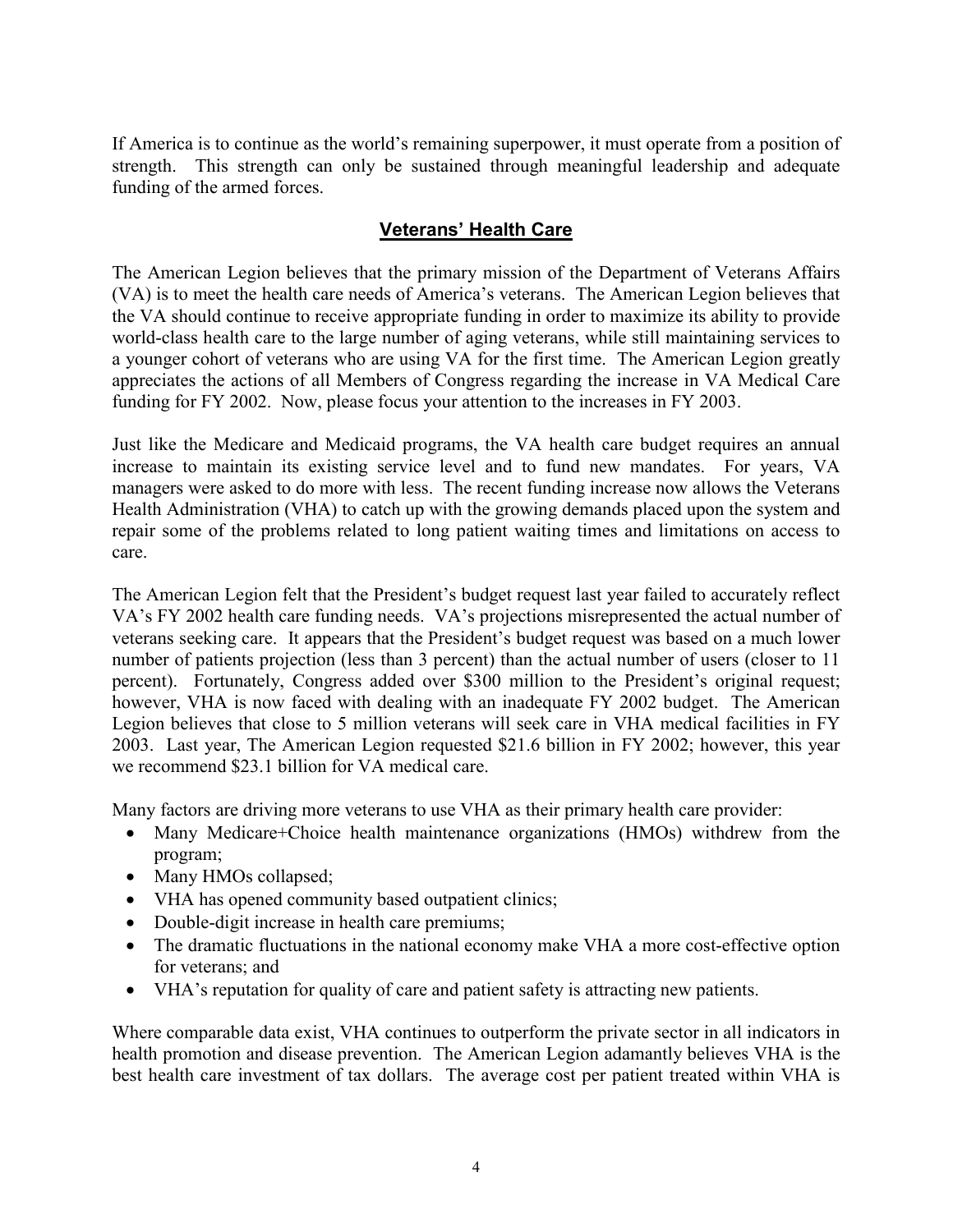unmatched by any other major health care delivery system, especially with comparable quality of care.

Mr. Chairman and Members of the Committee, the reason VHA medical care continues to increase annually is not because of uncontrollable cost increases nor poor cost estimations, but rather because thousands of veterans are voting with their feet. More and more veterans are choosing to use their earned benefit – access to VHA. However, enrollment in VHA is limited to existing discretionary appropriations. The American Legion urges Congress to evaluate several options that would assure every veteran that wants to enroll in VHA can enjoy that earned benefit. The key factor driving the increases in medical care funding requirements has not been uncontrolled cost increases, nor has it been poor cost estimation processes – it has been the unexpected and dramatic increase in demand for care from the VA system.

The overall guiding principle for VA must be improved services to veterans, their dependents, and survivors. This will require improving access and timeliness of veterans' health care; increasing quality and timeliness in the benefit claims process; and enhancing access to national and state cemeteries. Specific American Legion objectives for Congress include:

- Sound VHA funding for long-term strategic planning and program performance measurement,
- Additional revenue for staff and construction,
- Medicare subvention,
- Pilot programs for certain dependents of eligible veterans,
- VA and DoD sharing,
- Reduce the claims backlog,
- Repeal bar to service-connection for tobacco-related illnesses,
- Increase the rate of beneficiary travel reimbursement, and
- Allow all third-party reimbursements collected by VA to supplement, rather than offset, the annual Federal discretionary appropriations.

The American Legion created the *GI Bill of Health* as a blueprint for meeting the current and future health care requirements of the nation's veterans and for supplementing VA's annual health care appropriation. The *GI Bill of Health*, once fully implemented, would expand VHA's patient base and increase its non-appropriated funding through new revenue sources.

As VHA continues to re-invent itself, change is not a defining event, but rather a series of small steps. Despite its recent successes, VHA still faces numerous future challenges.

The American Legion believes VHA's long-term future must be clearly defined to be responsive to those who have "borne the battle." All individuals, who enter military service, should be assured that there is a health care system dedicated to serving their needs upon leaving the military. That concept is especially important to disabled veterans and to retired service members. The *GI Bill of Health* would ensure that all honorably discharged veterans would be eligible for VA health care, as they will fall into one of the core entitlement categories and into a health insurance or buy-in category. A unique feature of the *GI Bill of Health* is that it will also permit certain dependents of veterans to enroll in the VA health care system.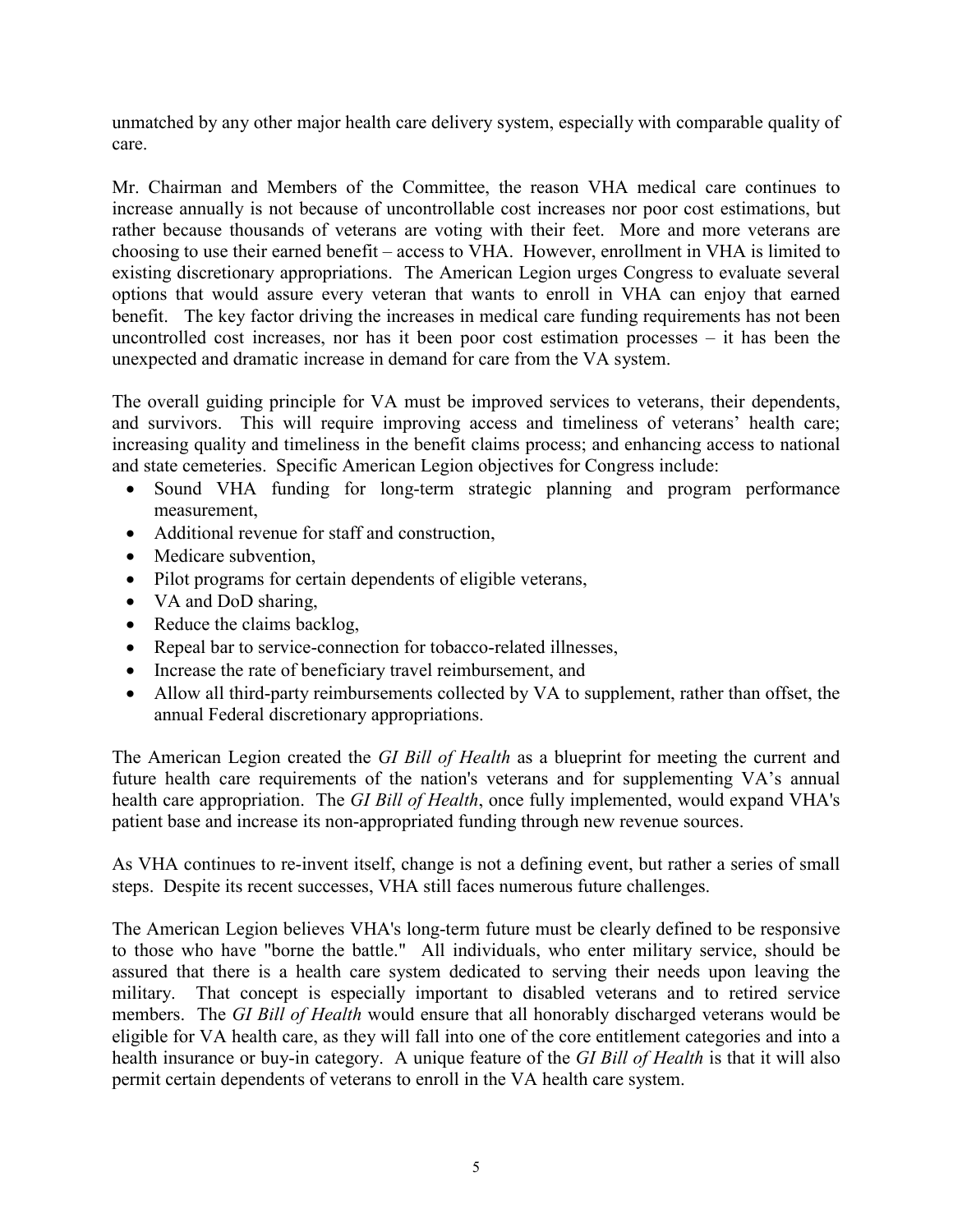The American Legion commends VA for the changes made within VHA over the past few years. These changes include eligibility reform, enrollment, the reorganization of the 172 medical centers into 22 integrated operating units, the elimination of certain fiscal inefficiencies, and the expansion of community based outpatient clinics. In some cases, The American Legion believes VA has gone too far in attempting to improve fiscal efficiency. Veterans should not have to increase their travel time for the benefit of the Department. Rather, VHA needs to improve its cooperation with other Federal, state, and private health care providers to improve the quality and timeliness of care for veterans and their families. The American Legion encourages VHA to continue to provide health care that is the highest quality to all veterans at the most reasonable cost.

Two additional significant steps required to re-engineer VHA are Medicare subvention and permitting certain dependents of veterans to utilize the system.

Unlike in the private sector, Medicare-eligible veterans cannot use their Medicare benefits in a VHA facility for treatment of nonservice-connected conditions. When Medicare-eligible veterans receive health care treatment for any medical condition in the private sector, the federal government reimburses the health care provider for a portion of that service. When Medicareeligible veterans receive health care treatment for the same medical conditions (nonserviceconnected) within VHA, the federal government will not reimburse VHA for any portion of that service. This equates to a restriction on a veteran's right to access health care of his or her choice and using his or her Medicare benefit. The American Legion believes that Medicare subvention will result in more accessible, quality health care for all Medicare-eligible veterans. Furthermore, Medicare subvention should greatly reduce incidents of fraud, waste, and abuse in billing because it will occur between two Federal agencies with congressional oversight. Today's fiscal realities requires VHA to seek other revenue streams to supplement the growing demand for service and not simply rely on saving more dollars to serve more veterans. The American Legion strongly recommends allowing Medicare subvention for Priority Group 7 Medicare-eligible veterans enrolled in VHA.

Allowing certain veterans' dependents access to health care within VHA will also help develop new revenue streams and will ultimately improve recruitment and retention within the armed forces. Service members need to know that their dependents have access to quality health care while serving on active duty. The American Legion believes that VHA can and should play a larger role in the provision of this care to active duty service members. Additionally, when service members leave active duty, this health care coverage should continue. VHA has the capacity and the capability to play a much larger role in the provision of health care to the beneficiaries of DoD health care system.

VHA has six strategic goals through the year 2006:

- Put quality first.
- Provide easy access to medical knowledge, expertise and care.
- Enhance, preserve and restore patient function.
- Exceed customers' expectations.
- Save more dollars to serve more veterans.
- Build healthy communities.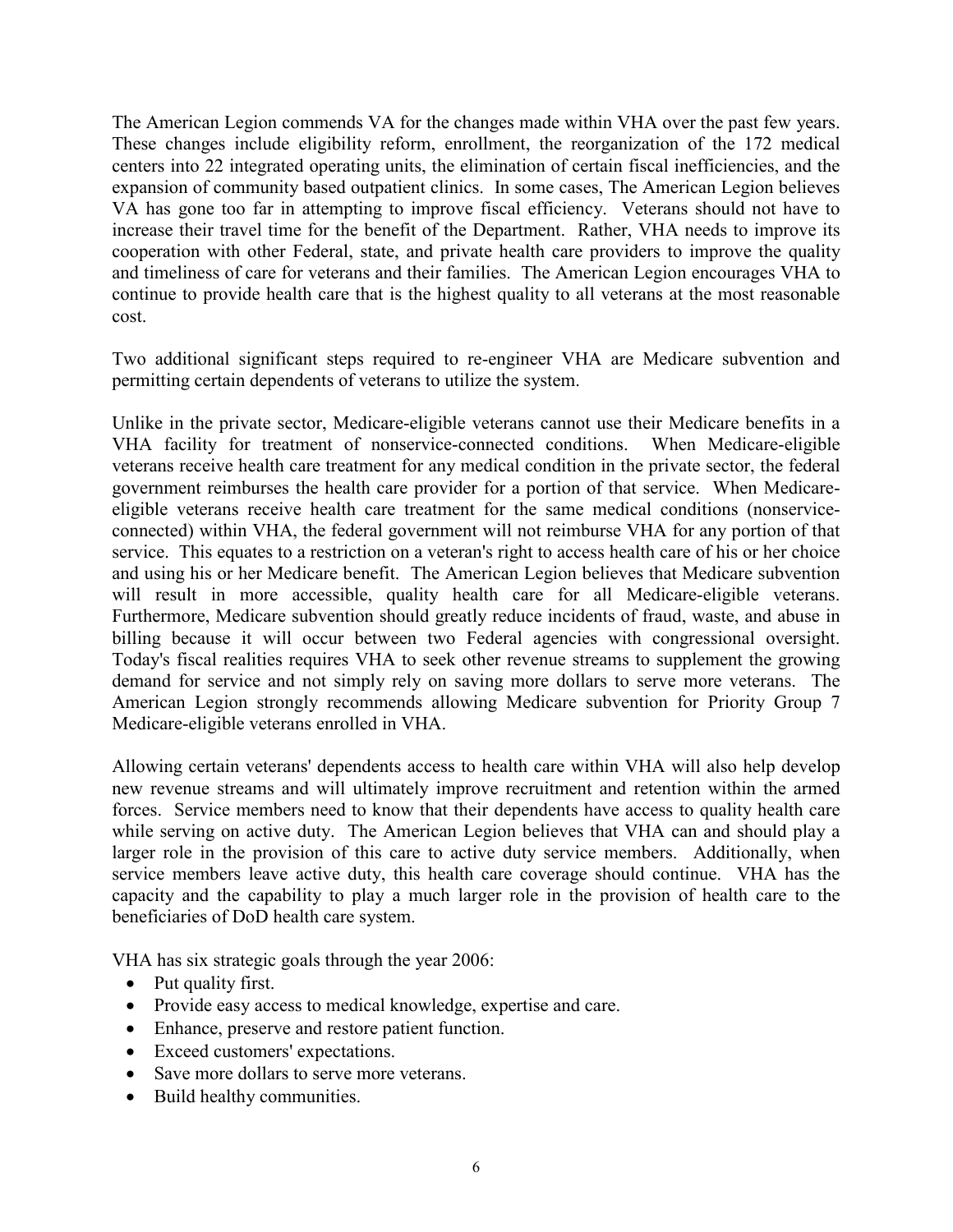Unfortunately, nowhere in the list of VHA priorities are the goals of Medicare-subvention, the treatment of veterans' dependents, expanding the non-appropriated funding revenue base, and greater cooperation with the private sector and with DoD health care system.

## **Veterans' Benefits**

Given the number of veterans and other claimants who file claims each year and with an annual expenditure of over \$25 billion in compensation and pension payments, it is imperative that Congress maintain strong oversight of the operations of Veterans Benefit Administration's (VBA's) Compensation and Pension Service.

Over the last several years, the backlog of pending claims and appeals has increased dramatically and now exceeds over 660,000 cases. It routinely takes six months to a year or more to process disability compensation claims. In addition, annually, some 60,000 to 70,000 new appeals are initiated. After a wait of over two years for an appeal to reach the Board of Veterans Appeals (BVA or the Board), more than 20 percent will be allowed and more than 22 percent will be sent back to the regional office for further required development and readjudication. Remanded cases may be pending for another year or two, in the regional office before returning to the Board. Sometimes, cases are remanded two and three times because the specified corrective action had not been completed, which adds several more years to the appeal.

Unfortunately, there is a pattern of recurring issues, which continue to have a direct and adverse effect on the quality and timeliness of regional office claims adjudication. They relate to budget, staffing, training, quality assurance, accountability, and attitude. These findings confirm our long-held view that quality must be VBA's highest priority. Without guaranteed quality, thousands of claims will continue to process unnecessarily through the system; much of VBA's valuable financial and personnel resources will be wasted; and veterans will not receive the benefits and services they are entitled to and that Congress intended they should have.

The American Legion believes VBA is committed to bringing about much needed change to the claims adjudication system with the overall goal of providing quality, timely service to veterans and its other stakeholders. In recent years, VBA's strategic plans have made many promises and we have, in fact, seen the implementation of a variety of programmatic and procedural changes. However, it is obvious that progress toward major improvements in service continues to be slow and that much remains to be done. The overall quality of regional office decision making remains problematic.

Secretary Principi has identified many problems and is working diligently to find solutions that will provide improved service to veterans and their families. There are a spectrum of ongoing and planned initiatives, such as the Pre-Discharge Examinations, Personnel Information Exchange System (PIES), Electronic Burial Claims, Virtual VBA, Decision Review Officer (DRO) Program, and personal hearing teleconferencing, just to name a few. In addition, VBA has begun implementing the recent recommendations of the Secretary's Claims Processing Task Force focusing on improving the operating efficiency of the process and procedures by which claims are adjudicated. These involve special initiatives to better manage the claims and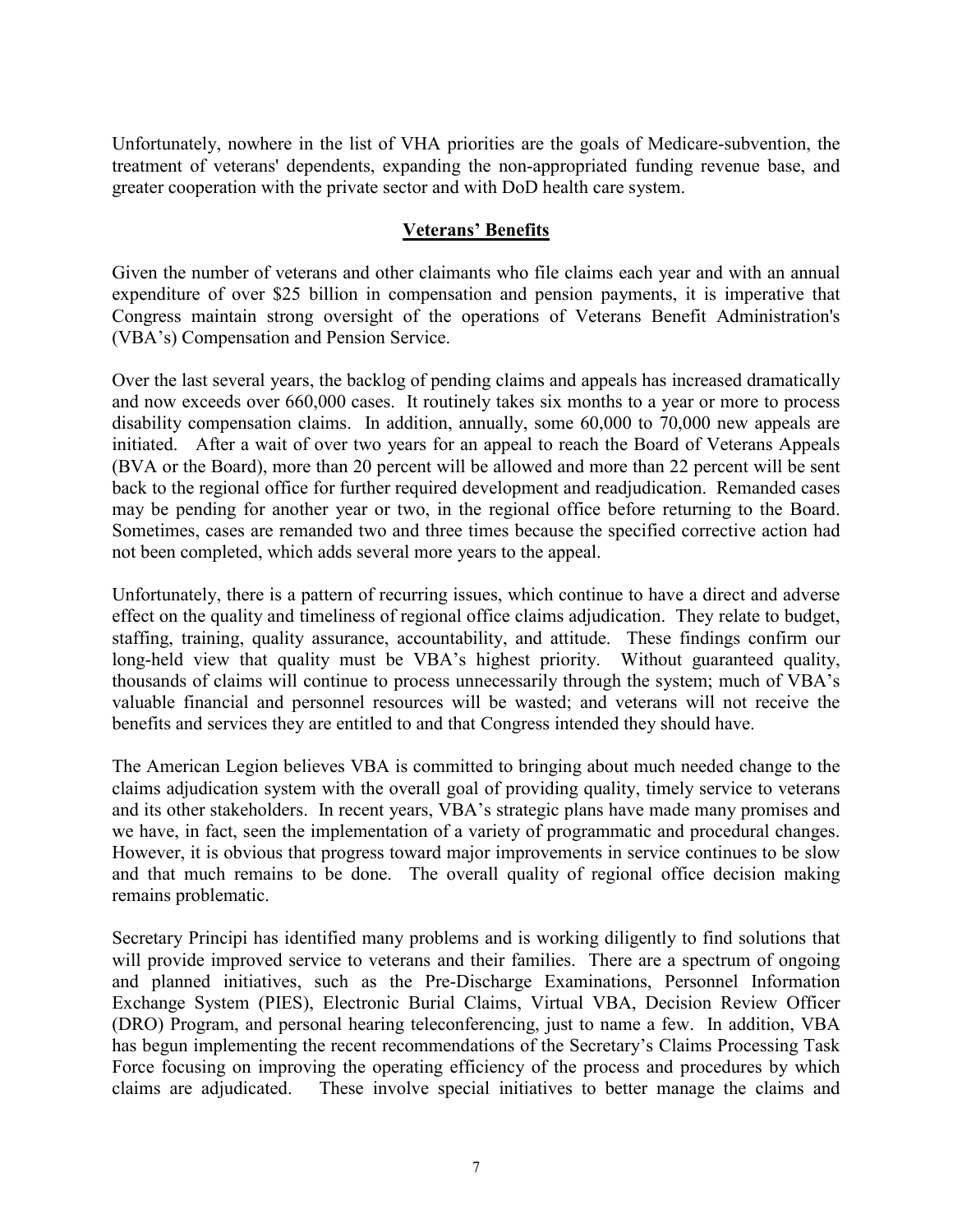appeals. There will be an emphasis on better training for the many newly hired adjudicators. Performance standards are being implemented that provide for personal and organization accountability. VBA is continuing the development of its information technology program.

While we support these much-needed changes, we are concerned that they only indirectly address the core problem of continued poor quality decision making. Without a vigorous, comprehensive quality assurance program, thousands of claims will continue to process needlessly through the regional offices, the Board of Veterans Appeals, and the courts wasting time, effort and taxpayers' money. Veterans have a right to a fair, proper, and timely decision. They should not have to endure financial hardship and delay before receiving the benefits to which they are entitled by law.

The workload and budgetary requirements of National Cemetery Administration (NCA) will continue to grow over the next 15-20 years. The death rate of World War II veterans will peak in 2008, but the annual death rate of veterans will not return to 1995 levels under 2020. The death rates of Korean and Vietnam Era veterans will greatly accelerate thereafter. The American Legion continues to fully support the further development of the State Cemetery Grants Program.

The Veterans Millennium Health Care and Benefits Act (Public Law 106-117) requires VA to provide long-term nursing care to veterans rated 70 percent disabled or greater. The new law also requires VA to provide long-term nursing care to all other veterans for service-connected disabilities and to those willing to make a co-payment to offset the cost of care. Further, it requires VA to provide veterans' greater access to alternative community-based long-term care programs. These long-term care provisions will place greater demand on VA and on the State Veterans Home Program for years to come.

The American Legion believes that it makes economic sense for VA to look to States governments to help fully implement the provisions of PL 106-117. VA spends on average \$225 per day to care for each of their nursing care patients and pays private-sector contract facilities an average per diem of \$149 per contract veteran. The national average daily cost of care for a State Veterans Home nursing care resident is about \$140. VA reimburses State Veterans Homes a per diem of \$40 per nursing care resident. Over the long term, VA saves millions of dollars through the State Veterans Home Program.

The American Legion supports the State Veterans Home Program and believes the federal government must provide sufficient construction funding to allow for the expected increase in long-term care veteran patients.

On September 11, 2001, I was about to present testimony before a Joint Session of the Veterans' Affairs Committees, when we were directed to evacuate the Cannon House Office Building. Like Americans around the world, I was shocked by the barbaric, terrorist actions taken against innocent airline passengers, those in the World Trade Towers, and those in the Pentagon. My heart swelled with pride as fearless rescue workers, fellow service members, and private citizens rushed to assist the victims, only to experience the heartache as the Twin Towers collapsed turning heroes into victims in a matter of seconds. At that specific moment, the importance of